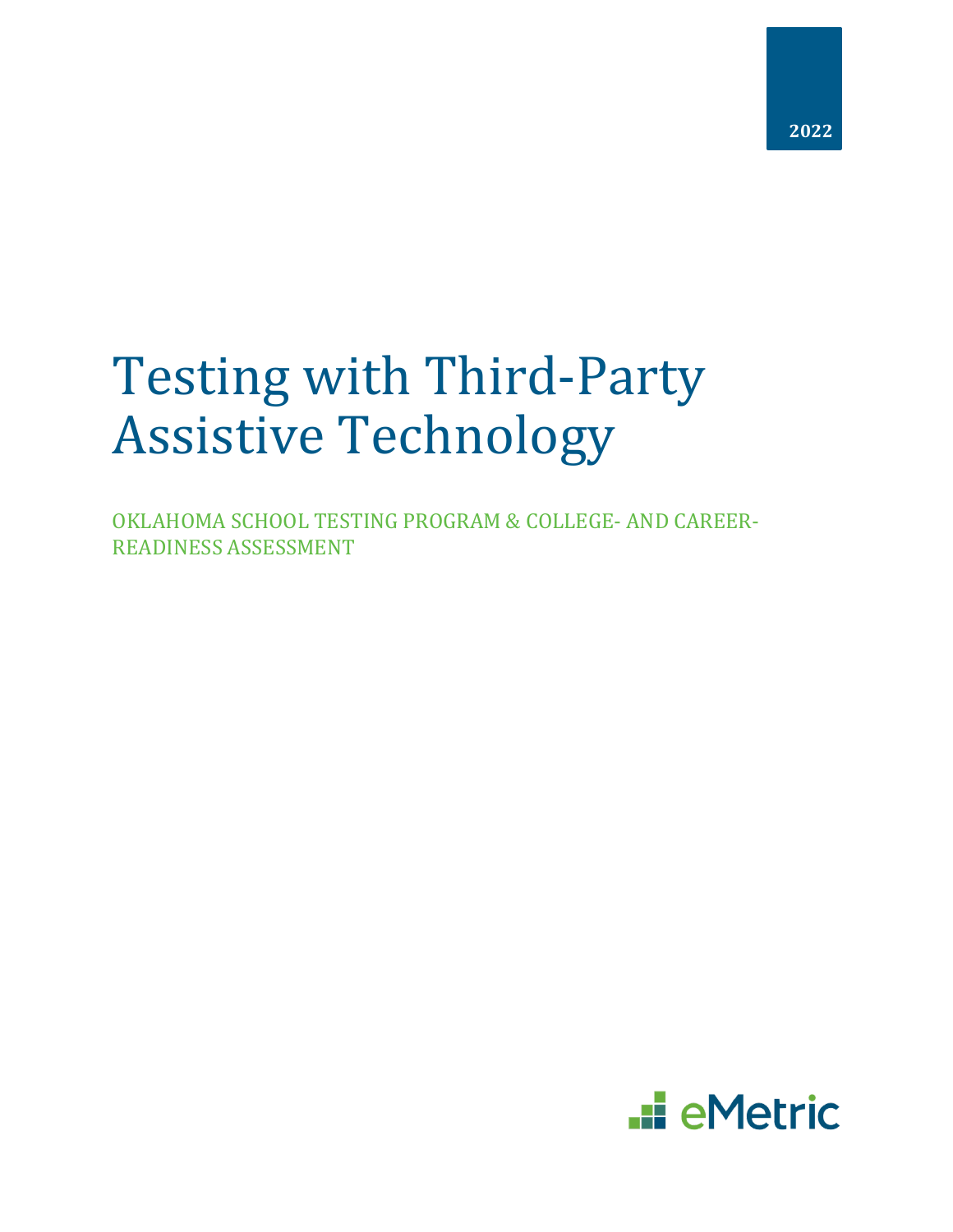© 2022 eMetric, LLC. This document, including any and all attachments, contains the proprietary and confidential information of eMetric. It is not to be distributed to any party without the explicit written consent of eMetric.

iTester is a registered trademark of eMetric LLC.

| <b>Version</b> | Date      | <b>Author</b> | <b>Change Description</b>                                                                                 |
|----------------|-----------|---------------|-----------------------------------------------------------------------------------------------------------|
| 1.0            | 10/8/2021 | eMetric       | Created support documentation per 2021-<br>2022 requirements discussion with Cognia<br>and SDE.           |
| 1.1            | 3/4/2022  | eMetric       | Updated logins for OSTP Assistive<br><b>Technology Test and CCRA Assistive</b><br><b>Technology Test.</b> |
| 1.2            | 3/7/2022  | eMetric       | Updated logins for OSTP Assistive<br><b>Technology Test.</b>                                              |

### **Version Control**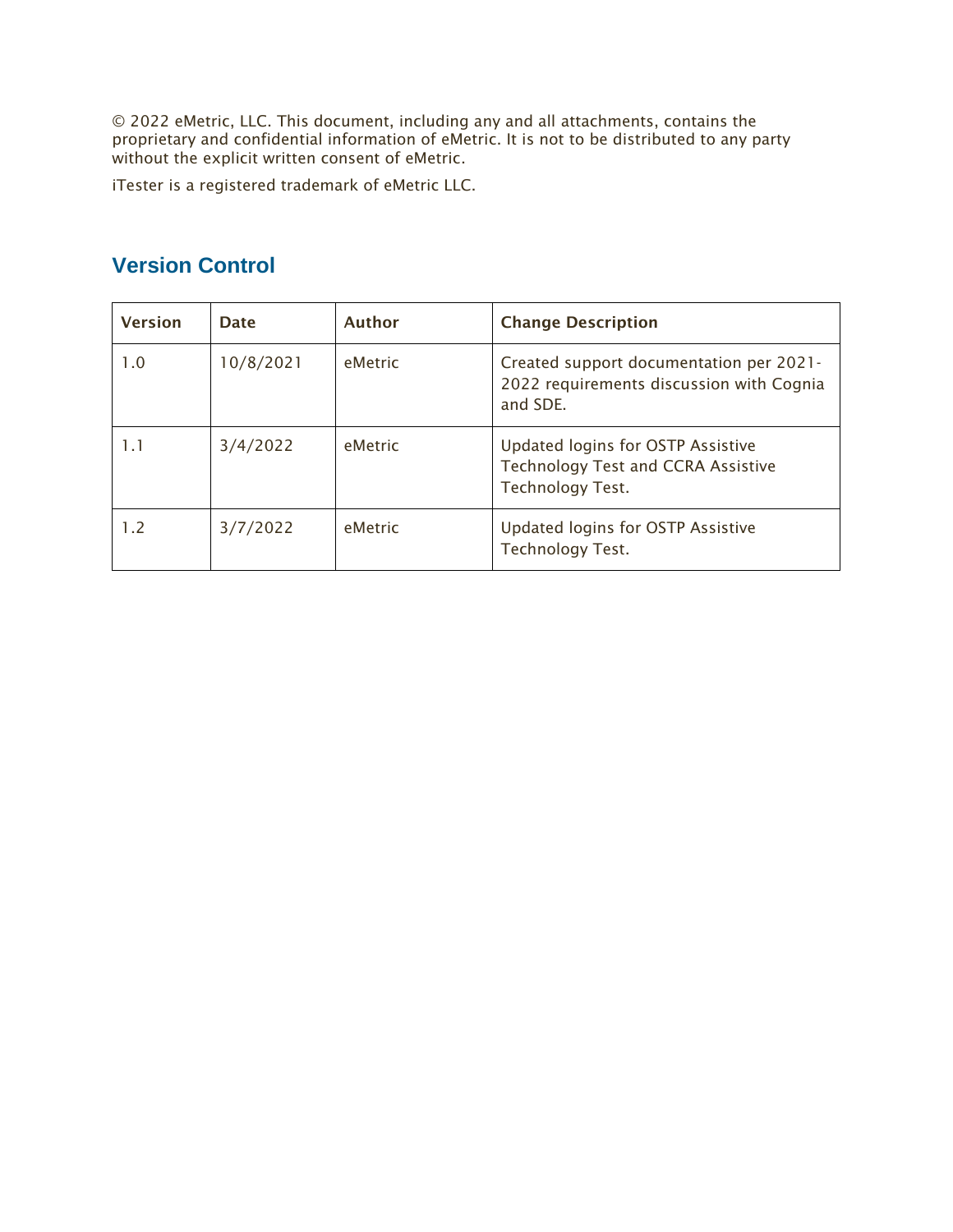# eMetric

### **Contents**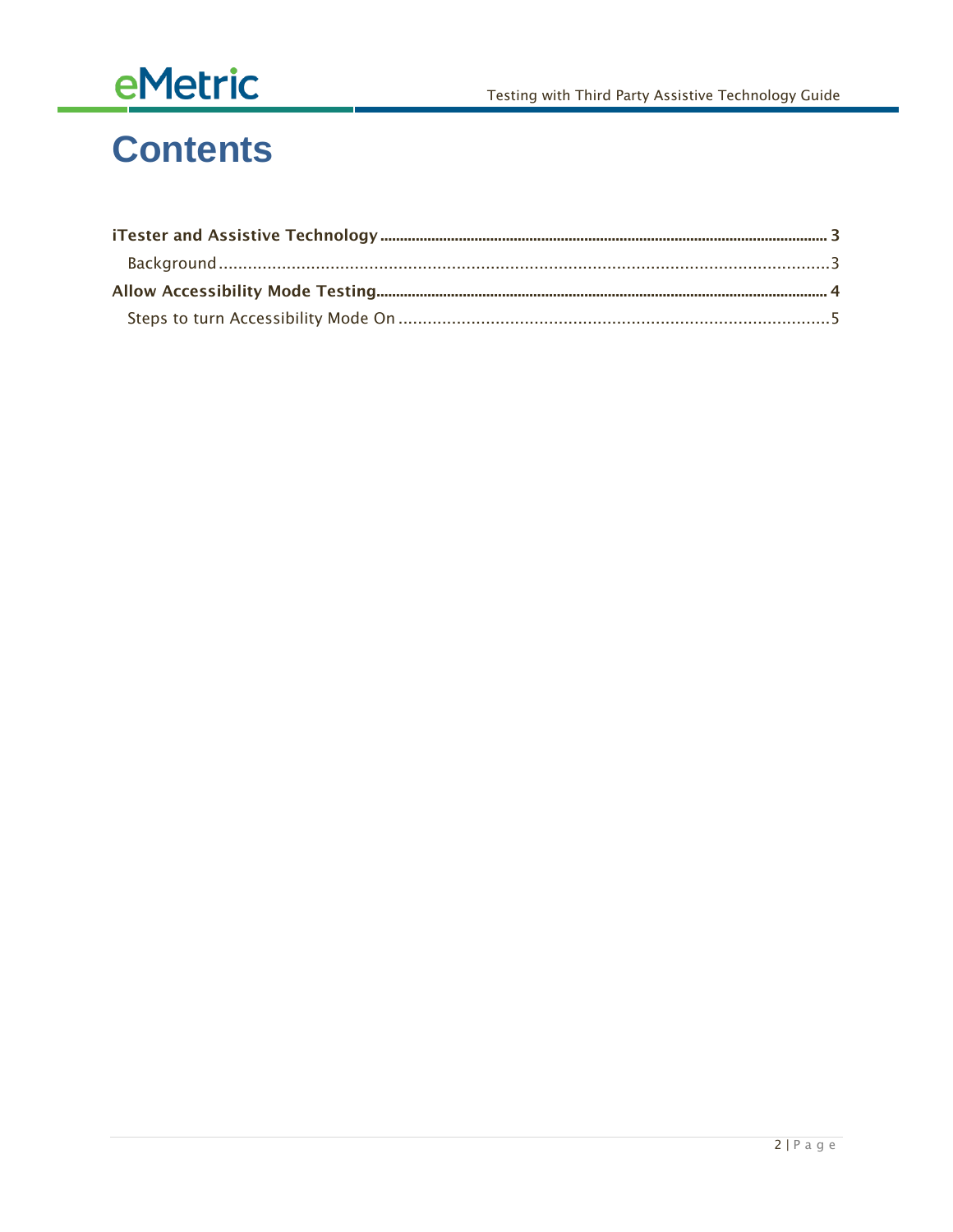## **eMetric**

### <span id="page-3-0"></span>**iTester and Assistive Technology**

#### <span id="page-3-1"></span>**Background**

iTester provides a rich suite of accessibility and accommodations features within the testing platform to assist students with special needs. Several external third-party accessibility hardware solutions and Microsoft Windows-based accessibility applications are also compatible with iTester.

iTester is developed in compliance with the World Wide Web Consortium's (W3C) Web Content Accessibility Guidelines (WCAG) 2.0, Level AA for optimal compatibility with assistive technology products and features. As part of this effort, eMetric utilizes the W3C's Accessible Rich Internet Application (ARIA) recommendation to improve the interaction between assistive technology and the testing platform. Any assistive technology products should comply with the User Agent Accessibility Guidelines (UAAG) and support the ARIA recommendation for the best user experience.

Test coordinators should ensure the "Allow Accessibility Mode" (AAM) accommodation is turned on for all students who will require Windows-based third-party accessibility software. Note that this is only available in the *Windows*® OSTP Kiosk application. Owing to iTester's secure kiosk feature and variability among assistive technologies, some assistive technology software may not be compatible with OSTP Kiosk, even with the "Allow Accessibility Mode Testing" accommodation activated. Also note that some assistive software, including commonly used screen readers, do not require AAM to be used within the kiosk.

Prior to operational testing, test coordinators must utilize iTester's sample assistive technology test to:

| <b>Sample Test Name</b>               | <b>Username</b>    |             | <b>Password Proctor Password</b> |
|---------------------------------------|--------------------|-------------|----------------------------------|
| <b>OSTP Assistive Technology Test</b> | 111111110 3fb7df98 |             | g3fg9exg                         |
| CCRA Assistive Technology Test        | 1111111111         | $92b$ fb8c8 | g3fg9exg                         |

- 1. Ensure the student's assistive technology will work with the OSTP Kiosk.
- 2. Determine whether or not the AAM accommodation must be activated to use the assistive technology.
- 3. Provide the student an opportunity to practice using the assistive technology with the OSTP Kiosk.

If the preferred third-party assistive technology does not work well with the OSTP Kiosk Allow Accessibility Mode on, then consider using the third-party software on an external stand-alone device and transcribing the student's answers into OSTP Kiosk in accordance with your state's transcription policy.

Some test content, such as Technology Enhanced Items, may not be fully WCAG compatible. Depending upon the test content provider and your state's accessibility and accommodations policy, an alternate form or paper test may be required.

*A note on screen readers:* eMetric tests screen reader compatibility using JAWS2021®. JAWS2021 does not require AAM to be activated to be used within the iTester Kiosk.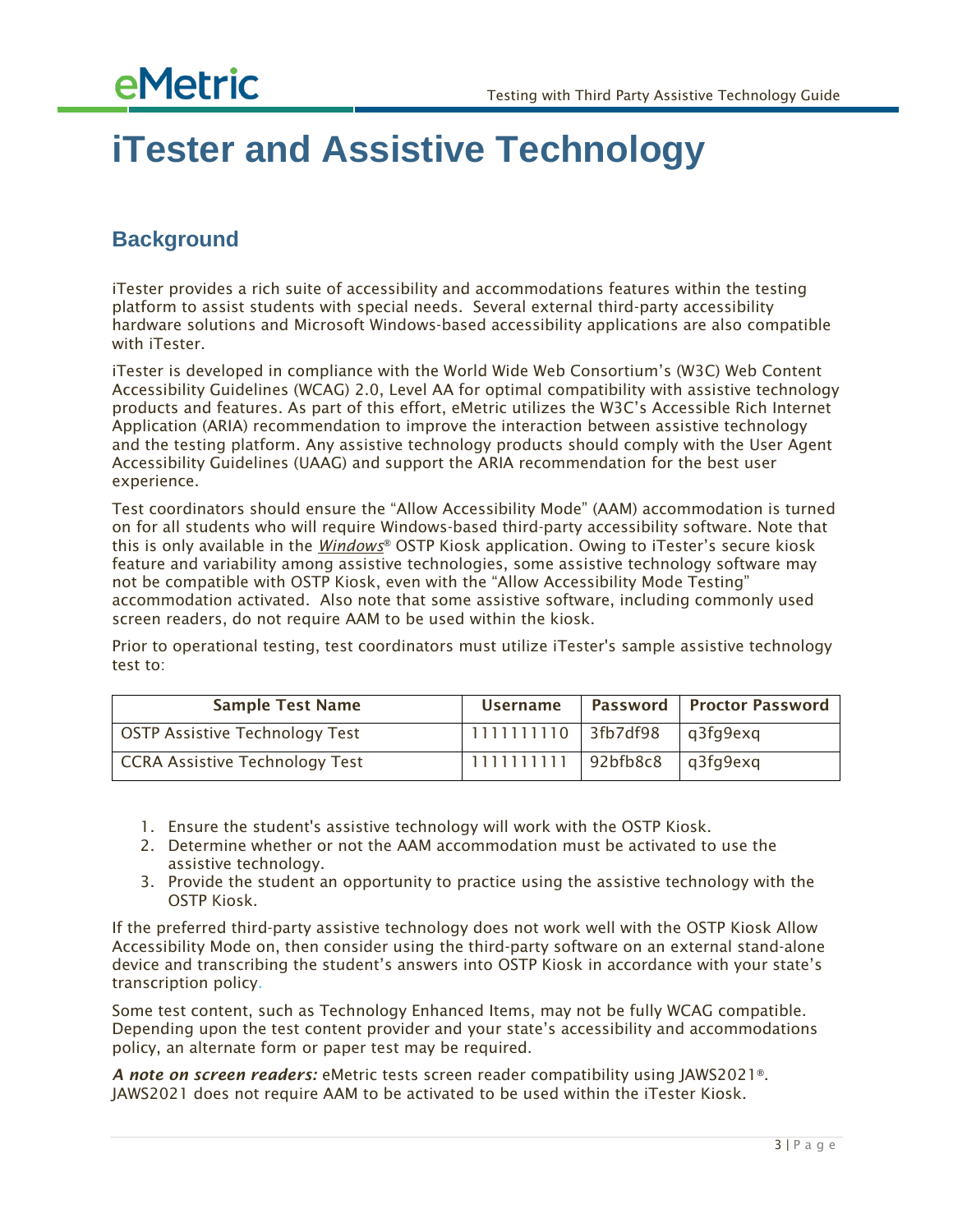

*A note on Speech-to-Text (STT):* many commonly used Windows-based STT programs (for example: Windows dictation, Dragon NaturallySpeaking™) can be used with OSTP Kiosk without AAM activated provided the software is running prior to launching the Kiosk. Texthelp™ Read and Write can be used with AAM activated. STT programs can be used for basic dictation but editing commands (voice commands used to select and edit text that was previously dictated) will not work. If the student closes the STT application during testing, the student must exit the kiosk, restart the STT program and then re-log into the Kiosk to continue testing with STT (shortcut keys cannot be used to launch the application while the kiosk is open).



Important Note: Allow Accessibility Mode reduces kiosk security controls to allow thirdparty software to operate in conjunction with the kiosk. If AAM is used, test administrators and proctors should closely monitor students testing with this accommodation to ensure test security is not compromised.

### <span id="page-4-0"></span>**Allow Accessibility Mode Testing**

The accommodation is located on the Students page under the Accommodations tab in the iTester Portal.

| <b>Student Information</b>                                 | <b>Accommodations</b>              | <b>Classes</b> |                                                                                                                                                                                       |
|------------------------------------------------------------|------------------------------------|----------------|---------------------------------------------------------------------------------------------------------------------------------------------------------------------------------------|
| Screen Zoom                                                | Embedded Accommodations            |                | Delivered Locally<br><b>Accommodations for IEP</b><br><b>Example 15 IEP with Accommodations ELA (Grades 3-8)</b>                                                                      |
| Color Contrast                                             |                                    |                | <b>IEP with Accommodations Mathematics (Grades 3-8)</b>                                                                                                                               |
| General Masking                                            |                                    |                | <b>IEP with Accommodations Science (Grades 5 &amp; 8; 11)</b>                                                                                                                         |
| Turn off all Universal Tools<br>Text-to-Speech Mathematics |                                    |                | <b>E</b> IEP with Accommodations US History (Grade 11)                                                                                                                                |
|                                                            |                                    |                | <b>Accommodations for 504</b><br>504 with Accommodations ELA (Grades 3-8)<br>Text-to-Speech ELA Grades 4, 6, & 7 NS1 (State approval is required); Grades 5 & 8 Writing Sections Only |
| Text-to-Speech Science                                     |                                    |                | 504 with Accommodations Mathematics (Grades 3-8)                                                                                                                                      |
| Text-to-Speech US History                                  |                                    |                | 504 with Accommodations Science (Grades 5 & 8; 11)                                                                                                                                    |
|                                                            | Spanish Text-to-Speech Mathematics |                | 504 with Accommodations US History (Grade 11)                                                                                                                                         |
| Spanish Text-to-Speech Science                             |                                    |                | <b>Accommodations for EL</b><br>EL with Accommodations ELA (Grades 3-8)                                                                                                               |
|                                                            | Spanish Text-to-Speech US History  |                | <b>EL with Accommodations Mathematics (Grades 3-8)</b>                                                                                                                                |
| Allow Accessibility Mode Testing                           |                                    |                | EL with Accommodations Science (Grades 5 & 8; 11)                                                                                                                                     |
|                                                            |                                    |                | EL with Accommodations US History (Grade 11)                                                                                                                                          |
| Cancel<br>Save                                             |                                    |                |                                                                                                                                                                                       |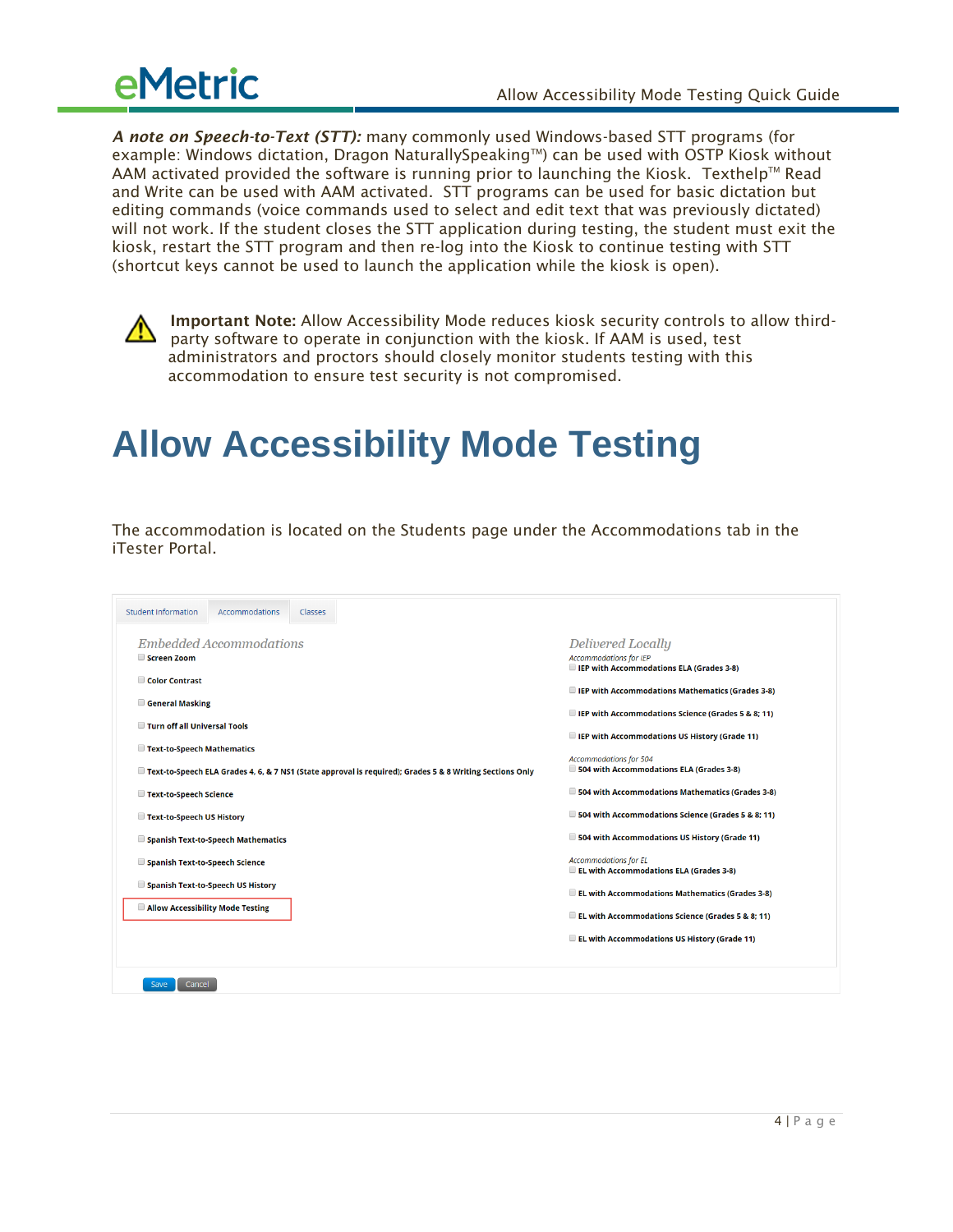

#### <span id="page-5-0"></span>**Steps to turn Accessibility Mode On**

- 1. Open the 3<sup>rd</sup> party accessibility application on the testing device, and log-in if necessary.
- 2. Launch the OSTP Kiosk. The accessibility application menu should be visible when the kiosk is launched.
- 3. Student enters their Username and Password to log into the kiosk.
- 4. Student selects the session and enters the session access code. Ensure the student has a row on the accommodations Options screen indicating that they received the Allow Accessibility Mode accommodation with an input for the test administrator to enter the proctor password.

Note: The student will only see the option if they are running in a kiosk mode on Windows. If they are in a non-kiosk mode (i.e. browser) or other operating system kiosk, this accommodation is not available.

| Text-to-Speech          | Volume:100       |          | $\equiv$<br>$\blacksquare$                    |            |           |          |
|-------------------------|------------------|----------|-----------------------------------------------|------------|-----------|----------|
|                         | Speed            | Slow     | Fast<br>Normal                                |            |           |          |
| Screen Zoom             | V<br>100%        | 150%     | 300%<br>200%                                  |            |           |          |
|                         |                  |          | The quick brown fox jumped over the lazy dog. |            |           |          |
| <b>Reverse Contrast</b> | Default          | Inverted |                                               |            |           |          |
| <b>Color Contrast</b>   | Default          | Classic  | Ruby                                          | Chalkboard | Nocturnal | Aquiline |
|                         | Eccentric        | Azure    | Haunted                                       | Celestial  | Antique   | Creamy   |
| <b>General Masking</b>  | Enabled          |          |                                               |            |           |          |
| Accessibility Mode      | Proctor Password |          |                                               |            | Submit    |          |
| Continue                |                  |          |                                               |            |           |          |

5. The test administrator will enter the proctor password.

Note: DTCs can locate the proctor passwords on the Home page of the OSTP Portal.